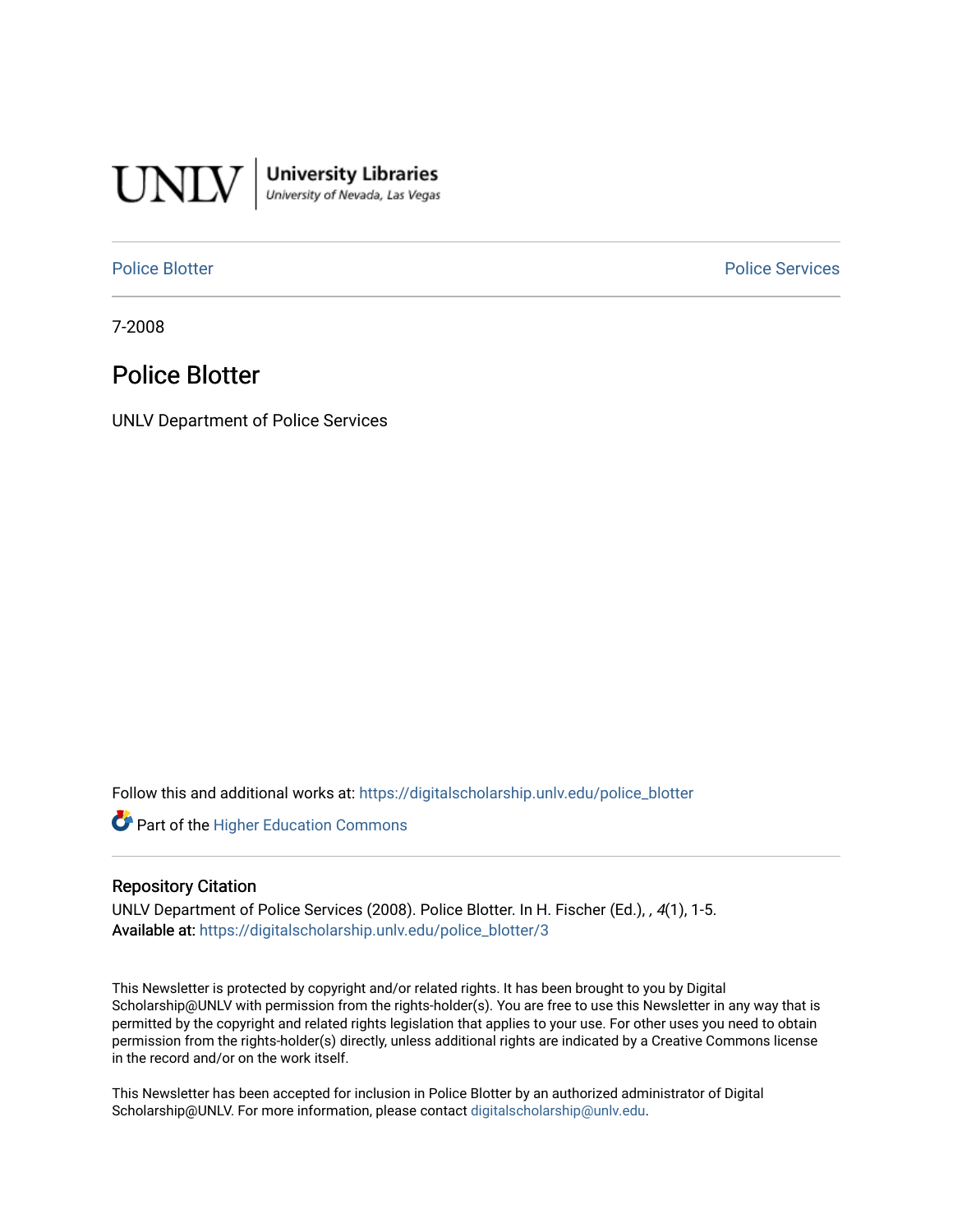# The Newsletter of "YOUR" UNLV Department of Police Services



#### Volume IV Issue I

*Three Reasons Why You'll Want to Read this Newsletter!!!*

- You will learn about UNLV's implementation of it's new Emergency text message system.
- You will learn of the proposed Emergency Siren system.
- You will learn about how our new assistant chief earned a degree that will help our entire department run more efficiently in a crisis.

## **Inside this issue:**

| Hate Crimes, : Knowing<br>the Signs and Learning<br>How to Stop the Cycle of<br>Hate                | $\overline{2}$ |
|-----------------------------------------------------------------------------------------------------|----------------|
| <b>UNLV's Administration is</b><br>Considering the<br>Placement of<br>Audible Sirens on<br>Campus   | 2              |
| <b>Assistant Chief Dustin</b><br><b>Olson Earns Critical</b><br>Degree in Emergency<br>Preparedness | 4              |
| UNLV Department of<br>Police Services<br>Promotion: Dustin<br>Olson                                 | 4              |
| UNLV Department of<br><b>Police Services New Hires</b>                                              | 5              |

*"Protecting and serving the University Community"* 

# **UNLV Begins the process of Implementing an Emergency Text Messaging System**

 In the aftermath of highly publicized campus shootings, it has become painfully clear that American universities must rethink the way they handle future emergencies. The shootings on the campus of Virginia Tech strongly demonstrated that a deficiency for most universities is their inability to send mass emergency notifications to all members of the campus community. Indeed, Virginia Tech's administration was forced to rely solely on an e-mail notification system that failed to inform the entire campus quickly enough of the gravity of the situation. The end result was that the assailant had an opportunity to leave the campus after killing two victims and

return later to a largely unaware campus to continue his killing spree.

 If an emergency were to occur on the UNLV campus today, we would have to rely on a similar notification system. It is for this reason that UNLV's administration has purchased an emergency text messaging service for the campus. The service will be implemented and administered by a company called "Send Word Now" and will be available to all faculty, staff and students. Enrollment in the system will be voluntary. Students will be able to update their contact

information during class enrollment, and all members of the community will be able to enroll or update their

July 2008



contact information throughout the year via the web. Currently, Police Services is working with Information Technology, Public Affairs, Risk Management and the Registrar's Office to create the necessary mechanisms that will provide the *("Text" Continued on page 2)*

# **UNLV Police Services Does Its Part to Raise Awareness Regarding "Shootings on Campus"**

 You may have recently noticed that Police Services has begun a series of discussions with the campus community regarding "campus shootings and personal safety". Chief José Elique and his staff felt that there was a need to discuss this issue with the campus community after seeing what Virginia Tech, Northern Illinois University and other universities have recently experienced.

*("Shootings on Campus" Continued on page 3)*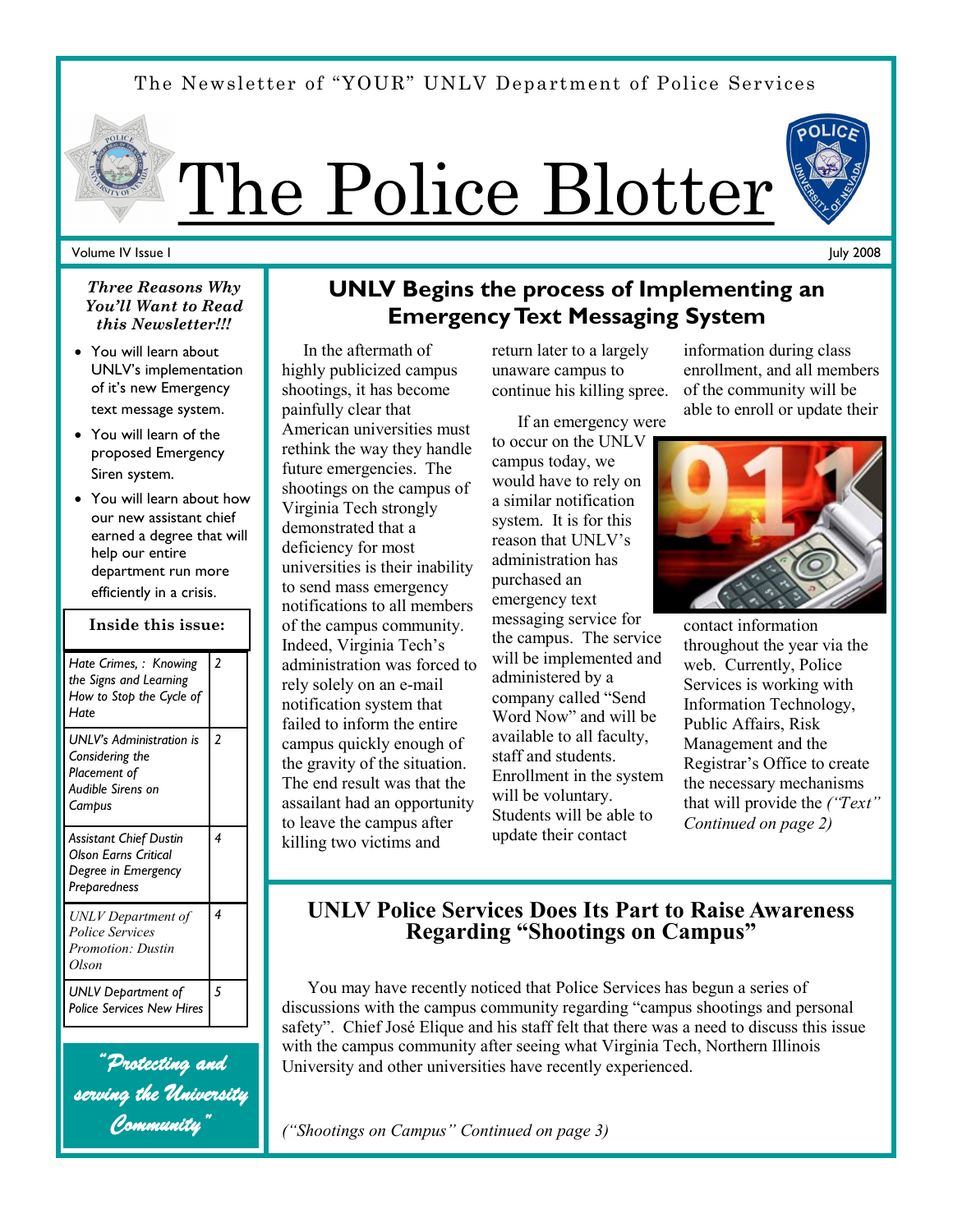# **Hate Crimes: Knowing the Signs and Learning How to Stop the Cycle of Hate**

UNLV's Police Services Department takes hate crimes very seriously. This is particularly true due to the fact that Police Services is amongst UNLV's most diverse departments with over 50% of its personnel representing a variety of minority groups. While our campus has not to date had any reported incidents of hate crimes, this is a subject that requires special attention by the campus community since these types of crimes historically go unreported and can lead to other serious crimes.

In fact, the United States Justice Department has noted that failure to report such incidents is "particularly serious because many perpetrators of hate crimes repeat and escalate their behavior until they are confronted by authorities".

**What is a hate crime?** – It is a criminal offense committed against a person or property, which is motivated, in whole or in part, by the offender's bias against a race, color, religion, national origin, sexual orientation, gender or disability.

#### **Hate crimes can include:**

- **Graffiti**
- **Verbal intimidation or threats**
- **Hate mail (including e-mail)**
- **Property damage**
- **Harassment**
- **Trespassing and stalking**
- **Physical assaults & threats**
- **Arson**
- **Attacks with weapons, and**
	- **Murder**

While any form of discrimination runs counter to the goals of UNLV, all campus community members must know that there is a difference between "hate crimes" and "bias incidents" and not all hateful acts are illegal. So what is the difference between a hate crime and a bias incident? Like hate crimes, bias incidents involve behaviors that are motivated by a bias against a victim's race, color, religion, national origin, sexual orientation, gender or disability, but bias incidents are not criminal acts. Hateful speech and behaviors only become a crime when they directly incite perpetrators to commit violence against a person or property, or if it places a potential victim in reasonable fear of physical injury.

*("Hate" Continued on page 3)*

## *("Text" Continued from page 1)*

up-to-date contact information needed by "Send Word Now" for initiating this service. In future newsletters we will update you on our progress towards implementation and the details of how this system will work. Text messaging will be a welcome improvement to UNLV's current emergency notification system, but as with any notification system, it is worth noting that, like our current e-mail system, it will not be 100% effective in

**ES ORGANIZATION FOR PROGRESS** 



notifying everyone. The new technology will provide an additional asset to our emergency preparedness program but will not replace UNLV's emergency e-mail notification system. The reality is that there is no single "silver bullet" system that can guarantee or provide emergency notification to the entire campus, but (when the system is fully operational) we can and will dramatically enhance this capability.

## **UNLV's Administration is Considering the Placement of Audible Sirens on Campus**

 If you were raised in the Midwest or are old enough to know what "Duck and Cover" means during a school day drill then you likely know what an audible siren sounds like. However, if you're younger and from the Western United States…. maybe not.

Sirens have been used in the past

by communities to warn of a variety of potential disasters (ie. hurricanes, tornadoes, nuclear, etc.), but their role is expanding. Today, universities see these systems as one more tool in providing emergency notifications to their campus communities.

Imagine a classroom environment in

which a faculty member is conducting a test and has asked his or her students to turn off all cell phones and computing devices. An "emergency" strikes the campus, and UNLV immediately springs into action. Members of the campus community quickly evacuate from the campus as they receive e-mail *("Sirens" Continued on page 3)*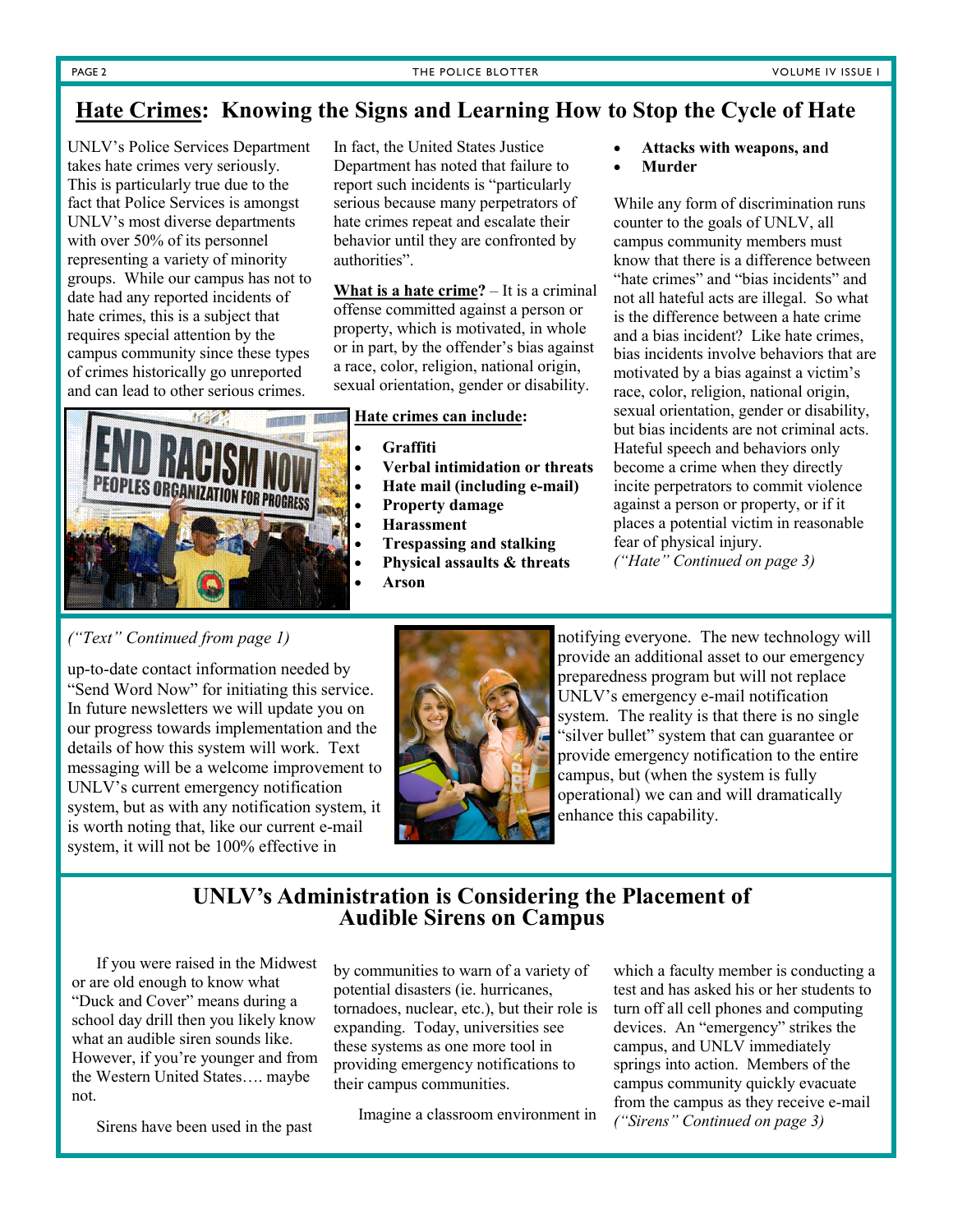*("Shootings on campus" Continued from page 1)*

 The goals of these presentations have been to:

 Make students, faculty and staff aware of what UNLV Police will do in the event of such an emergency.



#### *("Hate" Continued from page 2)*

**Reporting a Hate Crime** – What can you do?

- Write down in detail exactly what happened (who, what, when, where & why)
- If anyone else witnessed the crime, record their names and phone numbers. Ask them to write an account of what they witnessed and sign & date the document.
- Give the community ideas of how best to ensure their own personal safety in the event of such an emergency, and
- Alleviate some of the stress held by the community by conducting open and frank discussions on the topic.

 In order to accomplish this effort the department has in essence established a "speakers bureau" through the Office of the Chief that can schedule speakers and provide presentation materials to interested members of the campus community. Police Services has also teamed up with UNLV's Risk Management & Safety Department who have provided an instructional video during these presentations entitled "Shots Fired". To date, Chief Elique and his staff have given presentations

- Record names and descriptions of the perpetrators.
- Make photocopies of hate mail or other documentation. Keep the originals.
- Keep a careful log of hate calls and make a tape of them on your answering machine.
- Photograph physical injuries, offensive graffiti and evidence of vandalism.
- Call the UNLV Police. Give the

during Rebel Connection to students and their parents. Presentations have also been given during the orientations of new staff, UNLV's Rebel Roundtable discussions and at a variety of classified and professional staff events. If you would like to arrange for a presentation to be given to members of your staff please contact Hobreigh Fischer via e-mail at

**hobreigh.fischer@unlv.edu** or via phone at extension #51302.

 If you are interested in viewing Risk Management's "Shots Fired" video, and are unable to attend one of Police Services' future presentations you can view the 20 minute film on the web from your work computer at

**https://rms.unlv.edu/training/vide os/shotsFired.php.**

> police dispatcher complete information to ensure the incident is documented as bias-related. *You do not need to be a citizen to report a crime.*

**Please Note:** *Dial "9-1-1" from a campus land-line in an emergency. Dial "3-1-1" or 895-3668 from a campus land-line in a nonemergency. All "9-1-1" & "3-1-1" cell phone calls from campus initially go to Las Vegas Metro before being forwarded back to UNLV Police.*

# **Department of Police Services Promotion: Dustin Olson**

#### **(January 1) = Dustin Olson**

Lieutenant Dustin Olson has been promoted to the rank of Assistant Chief. Assistant Chief Olson's new job responsibilities will put him in charge of Support Services including special events and homeland security for the UNLV campus. He will also be responsible for administrative functions of the Department including police records & property control,

accounting, communications & dispatch and technology. Lieutenant Olson was appointed to the Department of Police Services as a police officer in 1999 after having spent 9½ years in the United States Marine Corps. He is a graduate of UNLV with a Bachelors Degree in Criminal Justice, and a Masters Degree from UNLV in the field of Crisis and Emergency Management. Assistant

Chief Olson resides in Las Vegas and has two children.

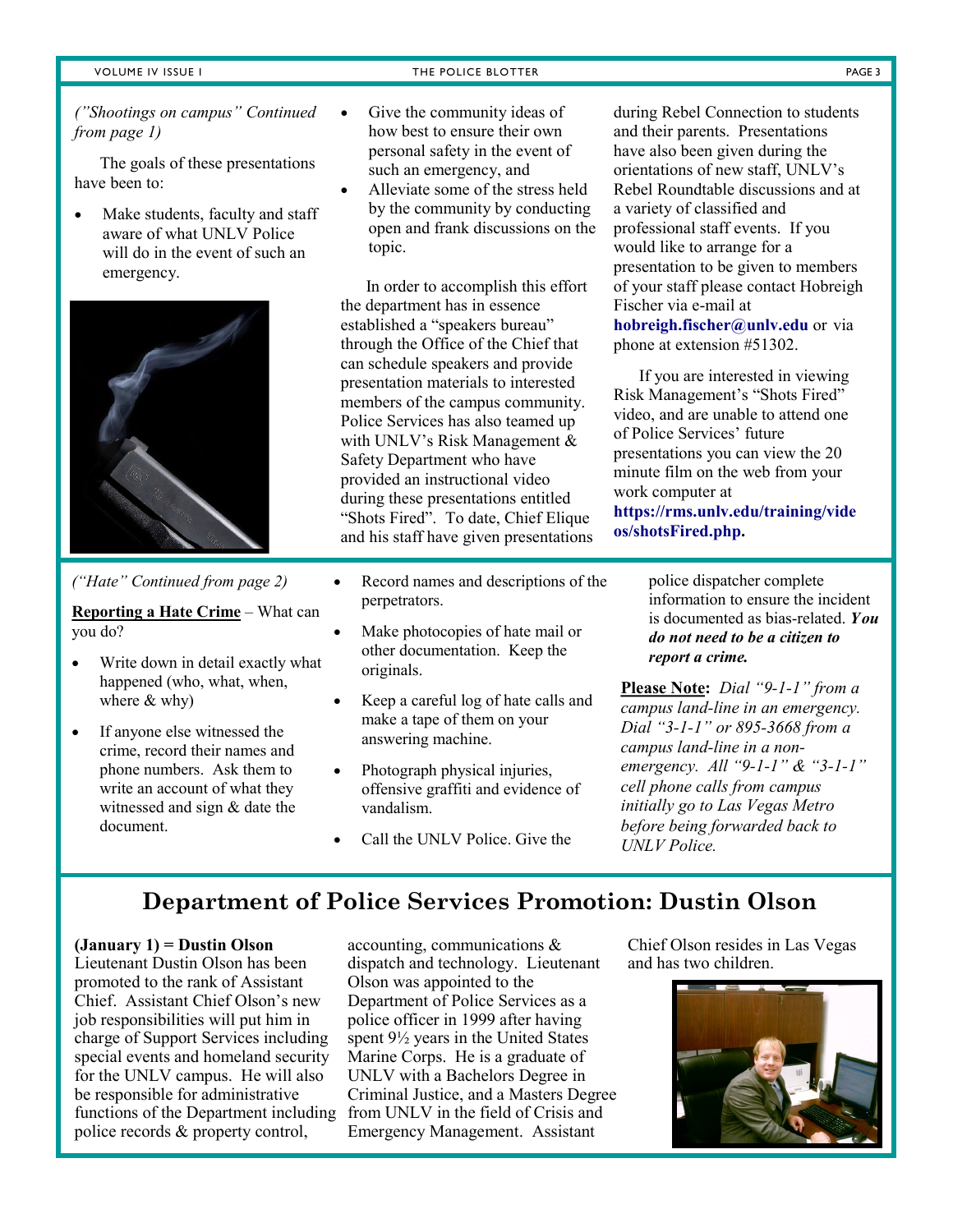# **Services Offered by the**

# **UNLV Department of Police Services Records Unit**

## **Police Services' lost and found program**

If you have lost an item on campus or have found an item on campus, you should be aware that the UNLV Department of Police Services has established a "central" repository for all lost and found property on campus. If you are in the need of this service then you should call the UNLV Police Property and Evidence Unit at 895-5795 for more information.

University crime statistics are available to the public through the UNLV Annual Campus Safety and Security Report. There are several ways to obtain a copy of the report. The report is available on the Internet at

**http://publicsafety.unlv.edu/repor t.htm**. It is also available in person at both the Department of Police Services Dispatch Office located inside the Claude I. Howard Police Services building on the main campus and at the Department of Police Services Records Office located at 1325 East Harmon Avenue. A copy of the report can also be obtained through the mail, free of charge, by calling the UNLV

Department of Police Services Records Office at 895-4747.

## **Police Services' "Daily Log" of Criminal Activity**

UNLV's Department of Police Services maintains a chronicle of all reported criminal activity on the UNLV campus and all of its properties located throughout the Southern Nevada area. The "daily log" is available for viewing on the Internet at the following address: *("Records" Continued on page 5)*

**UNLV's crime statistics**

# **Assistant Chief Dustin Olson Earns Critical Degree in Emergency Preparedness**

 In the spring of 2008, Assistant Chief Dustin Olson graduated from UNLV's Graduate Program in Homeland Security & Emergency Management. This master degree level program is one of only a handful of programs available throughout the United States and is offered by the College of Public Administration. The program provides its graduates with opportunities to learn about the following:

- Leadership, management and coordination skills for emergency management and homeland security.
- Community preparedness, mitigation, response and recovery from natural and manmade disasters, and
- General frameworks for emergency management and homeland security operations.



 Graduates from the program receive an Executive Master of Science in Crisis and Emergency Management after completing a two-year curriculum and a graduate-level "capstone" project. The focus of Assistant Chief Olson's capstone was on P.O.D.'s (Points of Distribution). His capstone developed a template that can be used for the distribution of critical commodities during an emergency (ex. clothing, food, water, etc.) His template can be

## *("Sirens" continued from page 2)*

and text messages describing an armed assailant on campus. In this scenario, the faculty member and the class would be completely unaware of the pending threat. Campus sirens would be able to prevent this scenario from occurring. As the sirens go off, the class would know something was out of the ordinary, and they would be able to immediately activate their cell phones and computers to ascertain the threat.

 In order to address this type of scenario, UNLV's Department of Risk Management has taken the lead in designing an R.F.P. (Request for Proposal) to acquire a siren system for the campus. The R.F.P. has been recently completed and is being reviewed by UNLV's Risk Management and Safety Department and Police Services. In future newsletters we will inform you of the progress of implementing

this worthwhile addition to the University's overall emergency notification system efforts.